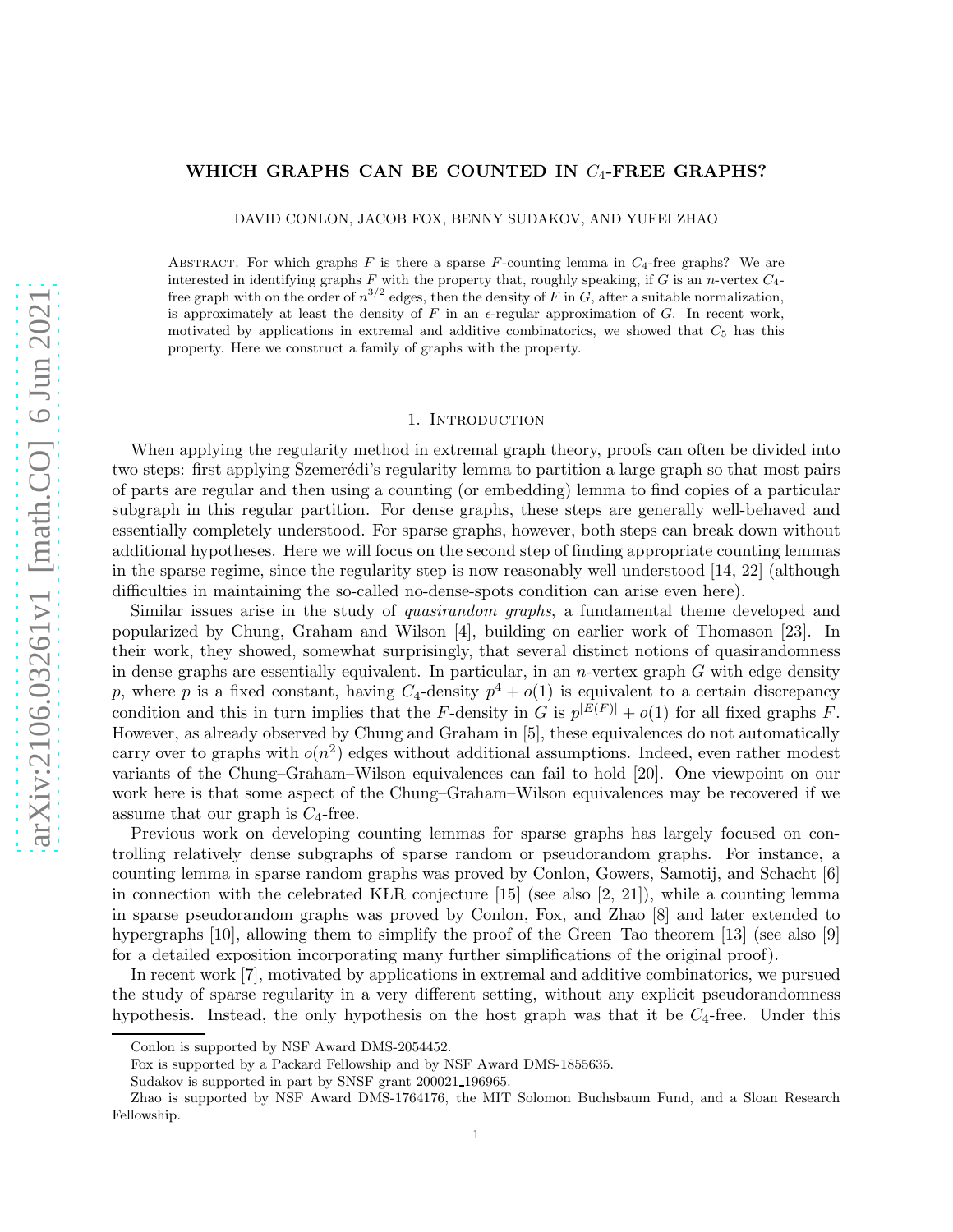assumption, we proved a  $C_5$ -counting lemma, which, when combined with an appropriate sparse regularity lemma, led to various new results, including a  $C_5$ -removal lemma in  $C_4$ -free graphs. As an example of an additive combinatorics application, we showed that every Sidon subset of  $[N]$ without nontrivial solutions to  $w + x + y + z = 4u$  has at most  $o(\sqrt{N})$  elements. Here a *Sidon* set is a set without nontrivial solutions to the equation  $x + y = z + w$  and it is known that the maximum size of a Sidon subset of  $[N]$  is  $(1+o(1))\sqrt{N}$ . We refer the interested reader to [\[7\]](#page-11-9) for further discussion of applications.

In this article, we continue the study of counting lemmas in  $C_4$ -free graphs, our main interest being the problem of determining which graphs  $F$ , besides  $C_5$ , satisfy an  $F$ -counting lemma in  $C_4$ -free graphs. We will make this question more precise in Definition [1.3](#page-1-0) below, when we say formally what it means for a graph F to be *countable*.

<span id="page-1-4"></span>**Question 1.1** (Main question, informal). For which graphs  $F$  is there an  $F$ -counting lemma in  $C_4$ -free graphs?

<span id="page-1-1"></span>By extending the proof of [\[7,](#page-11-9) Theorem 1.1, see Section 4] (which was written for  $F = C_5$ , but easily extends), we can deduce an  $F$ -removal lemma in  $C_4$ -free graphs whenever  $F$  is countable.

**Corollary 1.2** (Sparse removal lemma in  $C_4$ -free graphs). For any countable graph F and any  $\epsilon$ 0*, there exists*  $δ = δ(F, ε) > 0$  *such that every n-vertex*  $C_4$ -free graph with at most  $δn<sup>|V(F)|−|E(F)|/2</sup>$ *copies of* F *can be made* F-homomorphism-free by removing at most  $\epsilon n^{3/2}$  edges.

Here "copies of  $F$ " refer to subgraphs isomorphic to  $F$ , whereas "F-homomorphism-free" means that there is no graph homomorphism from  $F$  into the resulting graph after edge removal. In particular, if F is bipartite and the number of copies of F in a  $C_4$ -free graph on n vertices is  $o(n^{|V(F)|-|E(F)|/2})$ , then G has  $o(n^{3/2})$  edges.

Let us sketch the main ideas of the proof of Corollary [1.2,](#page-1-1) referring the reader to [\[7,](#page-11-9) Section 4] for further details. We first apply a sparse weak regularity lemma to approximate the  $C_4$ -free graph  $G$ by some "dense" graph H (allowing edge-weights in  $[0, 1]$  for H). The counting lemma then implies that H has small F-homomorphism density. By the dense F-removal lemma, applied as a black box, one can therefore remove a collection of edges from  $H$  with small total weight so that the remaining graph contains no subgraphs to which  $F$  is homomorphic. Removing the corresponding edges from  $G$  then makes it  $F$ -homomorphism-free.

The notion of having an F-counting lemma is made precise in the following definition. Note that the conclusion we seek is one-sided, that is, we only ask for a lower bound. In practice, this is usually all that is needed in applications.

<span id="page-1-0"></span>**Definition 1.3.** A graph F is *countable* if, for every  $\epsilon > 0$ , there exists  $\delta = \delta(F, \epsilon) > 0$  such that if G is an *n*-vertex  $C_4$ -free graph on vertex set V and  $H \in [0,1]^{V \times V}$  is a symmetric matrix (i.e., an edge-weighted graph) satisfying

<span id="page-1-2"></span>
$$
\left| \frac{e_G(A, B)}{n^{3/2}} - \frac{e_H(A, B)}{n^2} \right| \le \delta \qquad \text{for all } A, B \subseteq V,
$$
\n(1.1)

(here  $e_G(A, B) = \{(x, y) \in A \times B : xy \in E(G)\}\$  and  $e_H(A, B) = \sum_{x \in A, y \in B} H(x, y)$ ), then, for every  $\mathbf{A} = (A_v)_{v \in V(F)}$  with  $A_v \subseteq V$  for each  $v \in V(F)$ , one has

<span id="page-1-3"></span>
$$
\frac{\hom_{\mathbf{A}}(F,G)}{n^{|V(F)|-|E(F)|/2}} \ge \frac{\hom_{\mathbf{A}}(F,H)}{n^{|V(F)|}} - \epsilon,\tag{1.2}
$$

where hom<sub>A</sub>(F, G) is the number of homomorphisms from F to G where each  $v \in V(F)$  is mapped to a vertex in  $A_v$  and  $\hom_A(F, H)$  is the weighted analogue defined by the formula

$$
\hom_{\mathbf{A}}(F, H) := \sum_{x_v \in A_v} \prod_{\forall v \in V(F)} \prod_{uv \in E(F)} H(x_u, x_v).
$$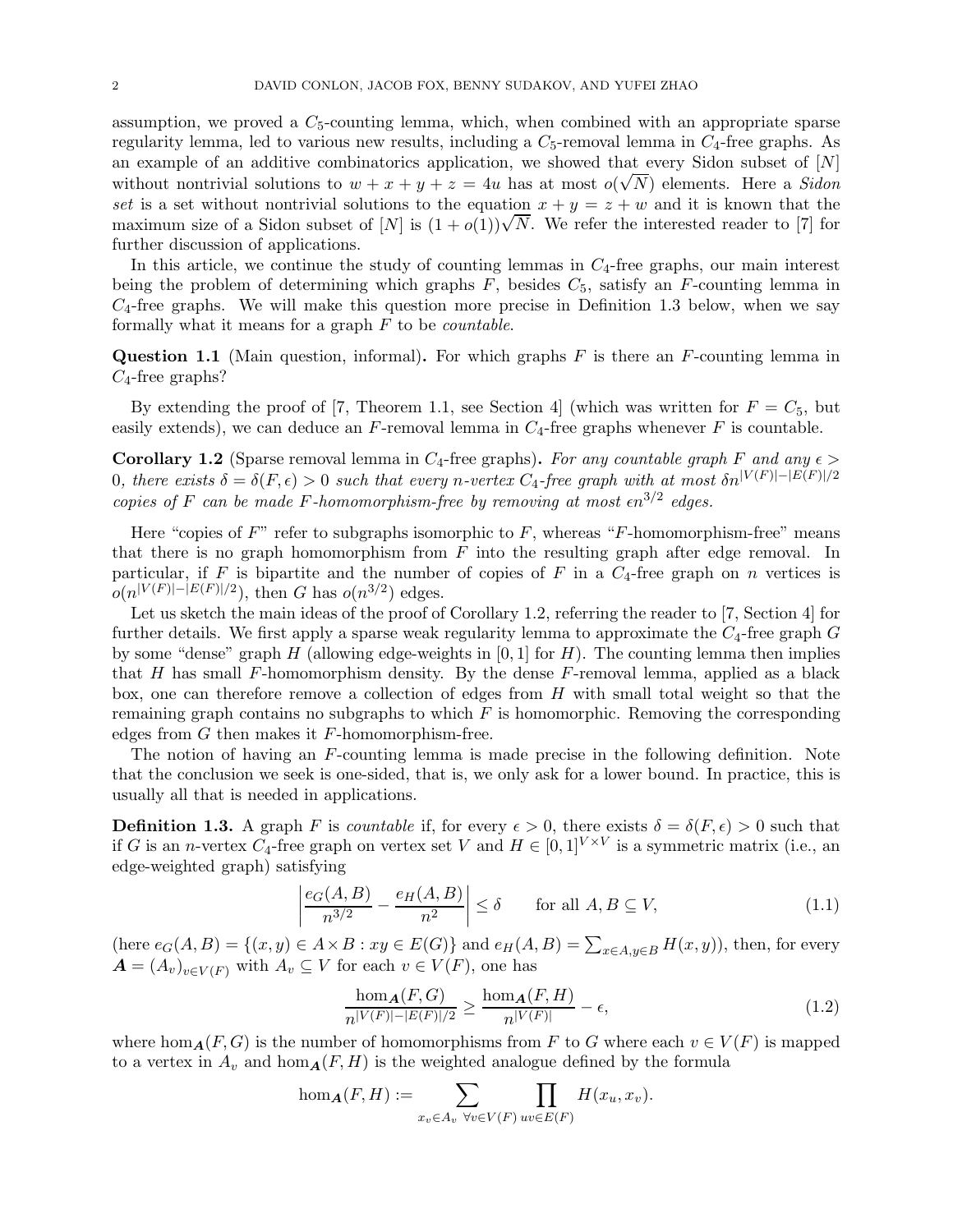The scaling in the denominators of the definition above is natural because the maximum number of edges in an *n*-vertex  $C_4$ -free graph is  $(1/2 + o(1))n^{3/2}$  (see Remark [1.5](#page-2-0) below). It may be instructive to consider what happens when G is the random graph  $G(n, n^{-1/2})$  and H is the all-1 matrix, in which case, provided  $|E(F')| < 2|V(F')|$  for all subgraphs  $F'$  of  $F$ , [\(1.1\)](#page-1-2) and [\(1.2\)](#page-1-3) with  $\delta, \epsilon \to 0$  hold with high probability as  $n \to \infty$ .

*Remark* 1.4*.* In Definition [1.3,](#page-1-0) it suffices to only consider unweighted graphs H, since we can always randomly sample a weighted graph to get an unweighted graph with similar density properties. However, in applications,  $H$  is usually the normalized edge-density matrix of some (weak) regular partition of  $G$ , so it is more intuitive to allow edge-weights for  $H$ .

<span id="page-2-0"></span>*Remark* 1.5. The *polarity graph* [\[3,](#page-11-10) [11,](#page-11-11) [12\]](#page-11-12) is an *n*-vertex  $C_4$ -free graph G with  $(1/2+o(1))n^{3/2}$  edges (which is essentially best possible by the Kővári–Sós–Turán theorem [\[16\]](#page-12-5)). In addition, it has the property that every edge lies in exactly one triangle and it satisfies the discrepancy condition [\(1.1\)](#page-1-2) with  $\delta = O(n^{-1/4})$  and H being the all-1 matrix.

More specifically, let q be a prime power and let  $G_0$  be the graph with  $q^2 + q + 1$  vertices, each corresponding to a point of the projective plane over  $\mathbb{F}_q$ , i.e., elements of  $\mathbb{F}_q^3 \setminus \{(0,0,0)\}$  where  $(x, y, z)$  is identified with  $(\lambda x, \lambda y, \lambda y)$  for every nonzero  $\lambda \in \mathbb{F}_q$ , with an edge between  $(x, y, z)$ and  $(x', y', z')$  if and only if  $xx' + yy' + zz' = 0$ . This graph has exactly  $q + 1$  loops. It is also  $(q + 1)$ -regular and has the property that each pair of distinct vertices has exactly one common neighbor, which in particular implies that  $G_0$  is  $C_4$ -free. The square of its adjacency matrix is thus  $qI + J$  (with J being the all-1 matrix) and, hence, all of its eigenvalues, besides the top eigenvalue  $q+1$ , are  $\pm \sqrt{q}$ . The discrepancy claim in the previous paragraph then follows from the expander mixing lemma (see, e.g.,  $[17]$ ). In practice, we will actually use the induced subgraph G of this graph where we remove all vertices with loops. This inherits the discrepancy property from  $G_0$ , but has the additional property mentioned above that every edge is contained in a unique triangle (see [\[18\]](#page-12-7) for a more detailed discussion of this point).

<span id="page-2-2"></span>We now use the polarity graph to deduce a simple necessary condition for  $F$  to be countable.

*Remark* 1.6*.* If F is countable, then it has girth at least 5.

Indeed, suppose that F contains a 4-cycle  $v_1v_2v_3v_4$ . Let G be an *n*-vertex polarity graph and H the all-1 matrix. The discrepancy property [\(1.1\)](#page-1-2) is satisfied for  $\delta = o(1)$  by the previous remark. Set  $A_{v_1}, A_{v_2}, A_{v_3}, A_{v_4}$  to be disjoint vertex sets of  $V(G)$ , each of order  $\lfloor n/4 \rfloor$ , and  $A_v = V(G)$  for all  $v \in V(F) \setminus \{v_1, v_2, v_3, v_4\}$ . Then  $\hom_{\mathbf{A}}(F, G) = 0$  since G is  $C_4$ -free, but  $\hom_{\mathbf{A}}(F, H) \gtrsim n^{|V(F)|}$ , so  $F$  is not countable.

Now suppose that  $F$  contains a triangle. Consider the graph  $G'$  obtained from the polarity graph G by deleting one edge from each triangle of G chosen uniformly and independently at random (recall that G is a disjoint union of triangles). With probability  $1 - o(1)$ , the discrepancy property [\(1.1\)](#page-1-2) remains valid with  $\delta = o(1)$  and H the all-2/3 matrix. However, [\(1.2\)](#page-1-3) fails when  $A_v = V(G)$ for all v, since the fact that G' is triangle-free implies that  $hom(F, G') = 0$ . So again F is not countable. (The same construction also appears in [\[1,](#page-11-13) Lemma 2.6].)

In the next section, we describe our main result, which gives a sufficient condition for countability, presented as a recursive construction.

## 2. Countable graphs

<span id="page-2-1"></span>We begin with a simple proposition, whose proof may be found in Section [5.](#page-8-0)

Proposition 2.1. *Adding a pendant edge to a countable graph produces a countable graph.*

In particular, we have the following important corollary.

Corollary 2.2. *All trees are countable.*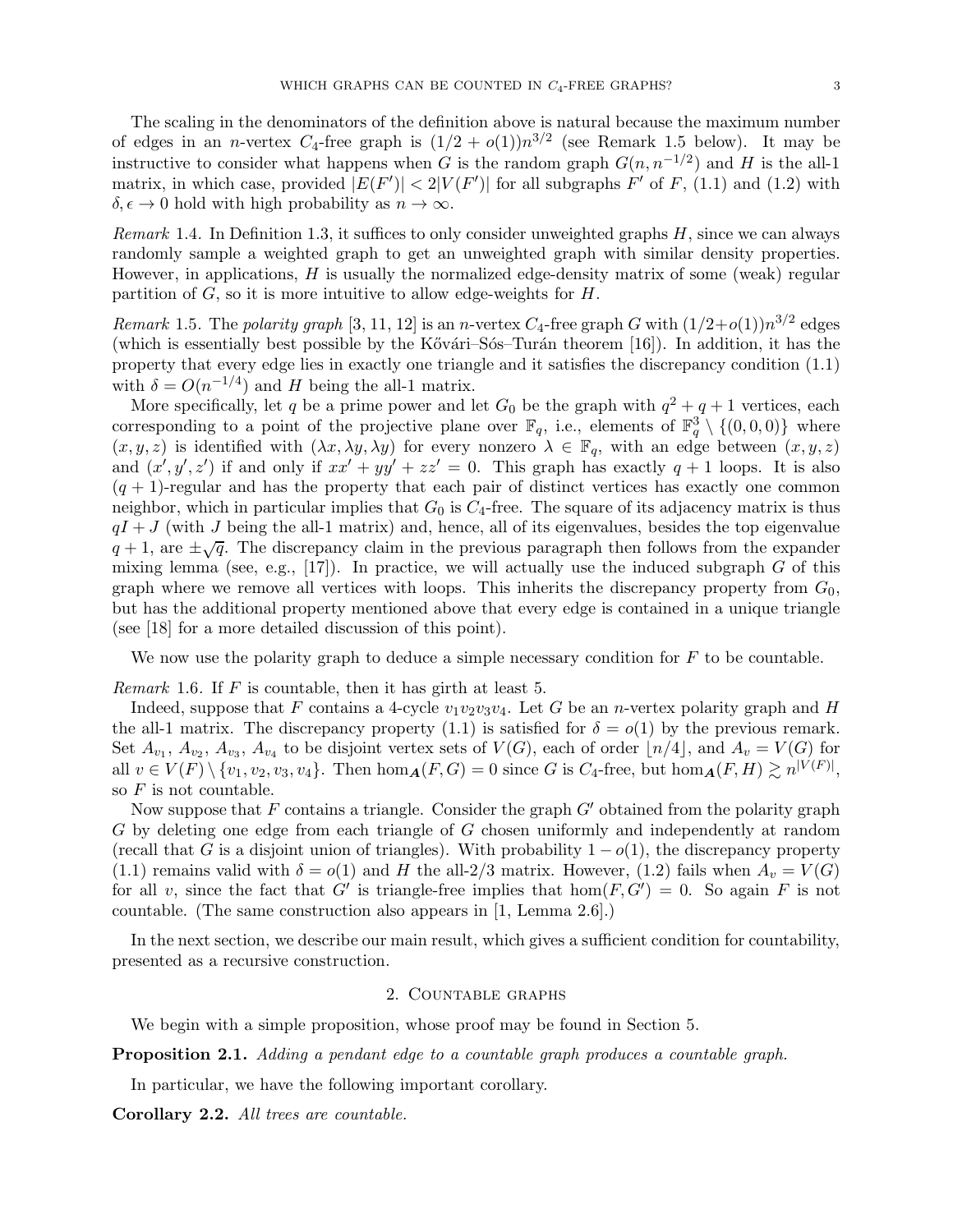It will be shown in the next section that it suffices to verify countability within *n*-vertex  $C_4$ -free graphs G with maximum degree at most  $2\sqrt{n}$ . This makes the following definition relevant.

**Definition 2.3.** A graph F is *tame* if there exists a constant  $C = C(F)$  such that hom $(F, G) \le$  $C_n^{|V(F)|-|E(F)|/2}$  for every n-vertex  $C_4$ -free graph G with maximum degree at most  $2\sqrt{n}$ .

<span id="page-3-0"></span>An edgeless graph is clearly tame. Here is a sufficient recursive condition for tameness.

Proposition 2.4. *Let* F *be a tame graph. Let* F ′ *be obtained from* F *by either*

- *(a) adding a pendant edge to* F *(creating a single new leaf vertex) or*
- *(b) joining two (not necessarily distinct) vertices of* F *by a* 3*-edge path whose two intermediate vertices are new. (If the two vertices of* F *are the same, then the path is a triangle.)*

*Then* F ′ *is tame.*

*Proof.* Let G be an n-vertex  $C_4$ -free graph with maximum degree at most  $2\sqrt{n}$ . It suffices to show that  $hom(F', G) \leq 4\sqrt{n} \hom(F, G)$ . In case (a), this is clear, since G has maximum degree at most  $2\sqrt{n}$ . In case (b), we verify that the number of 3-edge walks between any pair of vertices (not necessarily distinct) in G is at most  $4\sqrt{n}$ . Indeed, given  $x, y \in V(G)$ , let w be a neighbor of x. If  $w \neq y$  (at most  $2\sqrt{n}$  such w), then, since G is  $C_4$ -free, there is at most one 2-edge walk from w to y. On the other hand, if  $w = y$  (at most one such w), the number of 2-edge walks from  $w = y$  back to itself is  $deg(y) \leq 2\sqrt{1}$  $\overline{n}$ .

**Example 2.5.** All cycles are tame, since, for each  $\ell \geq 3$ , one can first build an  $(\ell - 3)$ -edge path using (a) and then complete it to an  $\ell$ -cycle using (b).

<span id="page-3-2"></span>Example 2.6. The graphs in the sequence depicted below are also tame. To see this, observe that, at each step, we add a new path with  $\ell \geq 3$  edges whose intermediate vertices are new (by again applying step (a)  $\ell - 3$  times and then applying step (b) once).



<span id="page-3-1"></span>**Example 2.7.**  $K_{2,3}$  is not tame. Indeed, the *n*-vertex polarity graph G has hom $(K_{2,3}, G) \geq$ hom $(K_{1,3}, G) = \sum_{x \in V(G)} \deg_G(x)^3 \gtrsim n^{5/2}$ , which is much larger than the  $Cn^2$  upper bound required for tameness.

<span id="page-3-3"></span>**Example 2.8.** Let  $K'_k$  denote the 1-subdivision of  $K_k$ . Then  $K'_k$  is tame if and only if  $k \leq 4$ . Indeed, let G be the *n*-vertex polarity graph. Then, since there is a homomorphism  $K'_k \to K_{1, {k \choose 2}}$ mapping all k vertices of the original  $K_k$  to the same vertex, we have that

$$
\hom(K'_k, G) \ge \hom(K_{1, \binom{k}{2}}, G) \gtrsim n^{1 + \binom{k}{2}/2}.
$$

But  $1 + {k \choose 2}$  $\binom{k}{2}/2 > k = |V(K'_k)| - |E(K'_k)|/2$  for  $k \geq 5$ , so  $K'_k$  is not tame. On the other hand, for  $k \leq 3$ ,  $K_k^{\overline{I}}$  is tame due to Proposition [2.4,](#page-3-0) while, despite the fact that Proposition [2.4](#page-3-0) does not apply to  $K'_{4}$ , it is still tame, as may be verified by performing a case check based on which subsets of the original four vertices of  $K_4$  are mapped to the same vertex.

It will follow from our results below that every  $K'_{k}$  is countable. Therefore,  $K'_{5}$  (or  $K'_{k}$  for any  $k \geq 5$ ) is an example of a non-tame countable graph. Moreover, since, for H the all-1 matrix, the polarity graph G satisfies the discrepancy property [\(1.1\)](#page-1-2) with  $\delta = o(1)$ , we see that  $K'_{5}$  does not satisfy an "upper-bound counting lemma", i.e., [\(1.2\)](#page-1-3) with  $\geq \cdots -\epsilon$  replaced by  $\leq \cdots +\epsilon$ . That is, the  $K'_5$ -counting lemma in  $C_4$ -free graphs is truly one-sided.

We now describe an important building block in our recursive construction of countable graphs.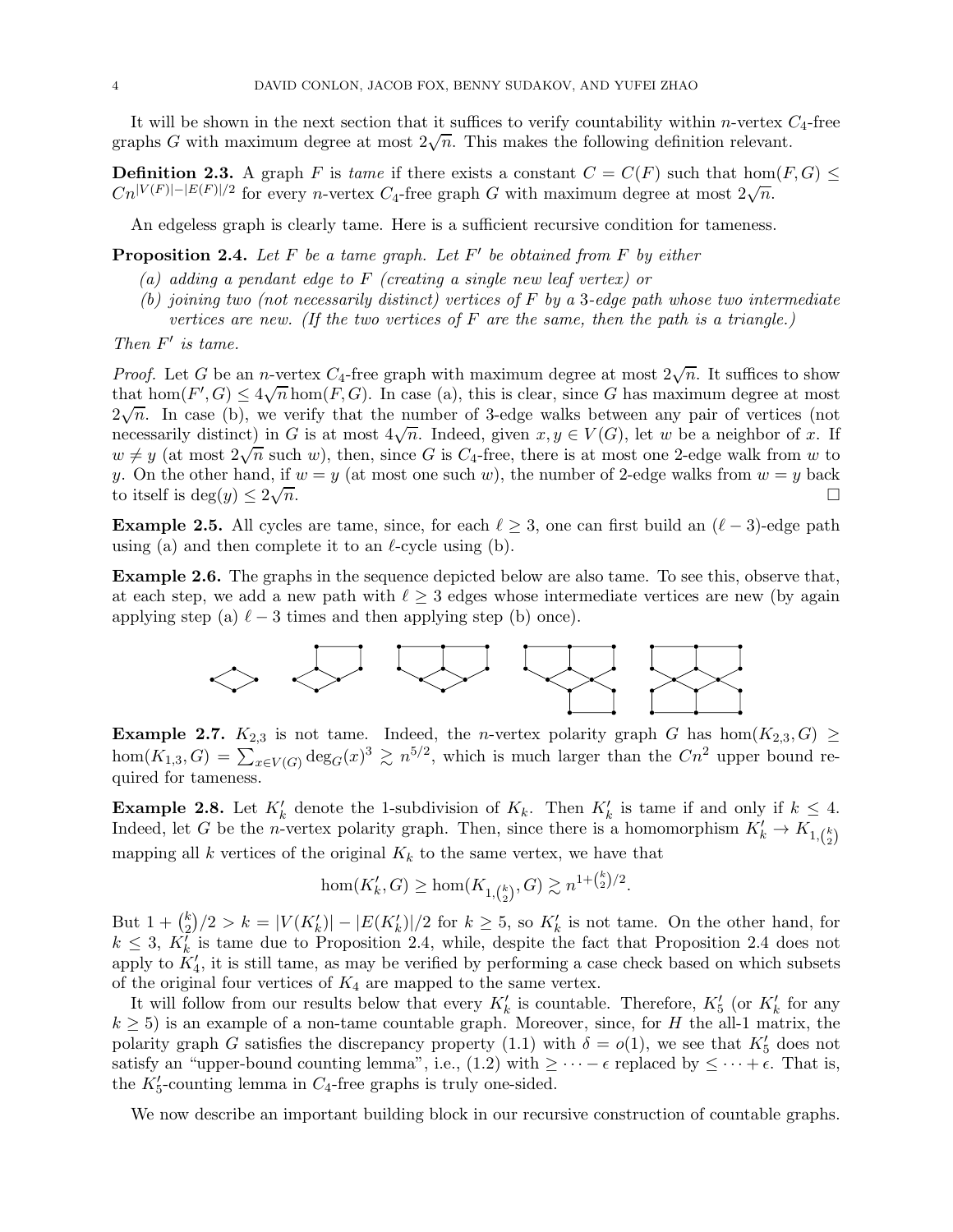**Definition 2.9.** Let F be a graph and  $I \subseteq V(F)$  an independent set. We say that F is a *connector* with ends  $I$  (or simply that  $(F, I)$  is a connector) if

- (a)  $F$  is countable and
- (b) the graph  $F \vee_I F$  formed by gluing two copies of F along I is tame.

Here is the simplest interesting connector.

**Example 2.10.** The 2-edge path  $v_0v_1v_2$  is a connector with ends  $\{v_0, v_2\}$ . This is illustrated below, where the ends of the connector are marked by red triangles.

 $F = \n\begin{matrix} \n\diagup \n\diagup \n\diagdown \n\end{matrix}$  F  $\vee_I F = \n\begin{matrix} \diagdown \n\diagdown \n\end{matrix}$ 

More generally, any path is a connector with ends being any independent set. However, the same statement does not extend to all trees. For instance,  $K_{1,3}$  does not give rise to a triple-ended connector, since  $K_{2,3}$  is not tame by Example [2.7.](#page-3-1)

Our main result is the following recursive construction of countable graphs. It can be visualized in terms of "islands" and "bridges." We start with several disjoint tame countable components (the islands) and join them using connectors (the bridges). The theorem then says that the resulting graph is countable.

<span id="page-4-0"></span>**Theorem 2.11.** Let F be a graph that is an edge-disjoint union of its subgraphs  $F_1, \ldots, F_k, J_1, \ldots, J_\ell$ , *satisfying all of the following conditions:*

- (a)  $F_1, \ldots, F_k$  are countable and vertex-disjoint;
- *(b)*  $F_1, \ldots, F_{k-1}$  are tame  $(F_k \text{ may be tame or not});$
- *(c) for each*  $j \in [\ell], J_j$  *is a connector with ends*  $I_j = V(J_j) \cap V(F_1 \cup \cdots \cup F_k)$  *and*  $I_j$  *has at most one vertex in common with each* F<sup>i</sup> *;*
- $(d)$  each pair of connectors  $J_i$  and  $J_j$  share at most one vertex and the vertex they share (if *any)* lies in  $I_i \cap I_j$ .

*Then* F *is countable.*

Example 2.12. The 5-cycle is countable. The "islands and bridges" decomposition is illustrated below, where each contiguous shaded region is an island. Both connectors are 2-edge-paths.



Similarly,  $\ell$ -cycles, for  $\ell \geq 5$ , can be shown to be countable by starting with two islands, one an isolated vertex, as above, and the other a path of length  $\ell - 4$ , with 2-edge-path connectors joining the endpoints of this path to the isolated vertex. As mentioned in [\[7,](#page-11-9) Footnotes 1 and 3], knowing that longer cycles can be counted allows us to extend our results [\[7,](#page-11-9) Section 1.3] about finding solutions of translation-invariant equations in Sidon sets to equations with more than five variables.

Example 2.13. Since the 5-cycle is both countable and tame, we can use it as an island to build up further countable graphs. For example, connecting a pair of 5-cycles using 2-edge-path connectors, as shown below, yields a new countable graph.

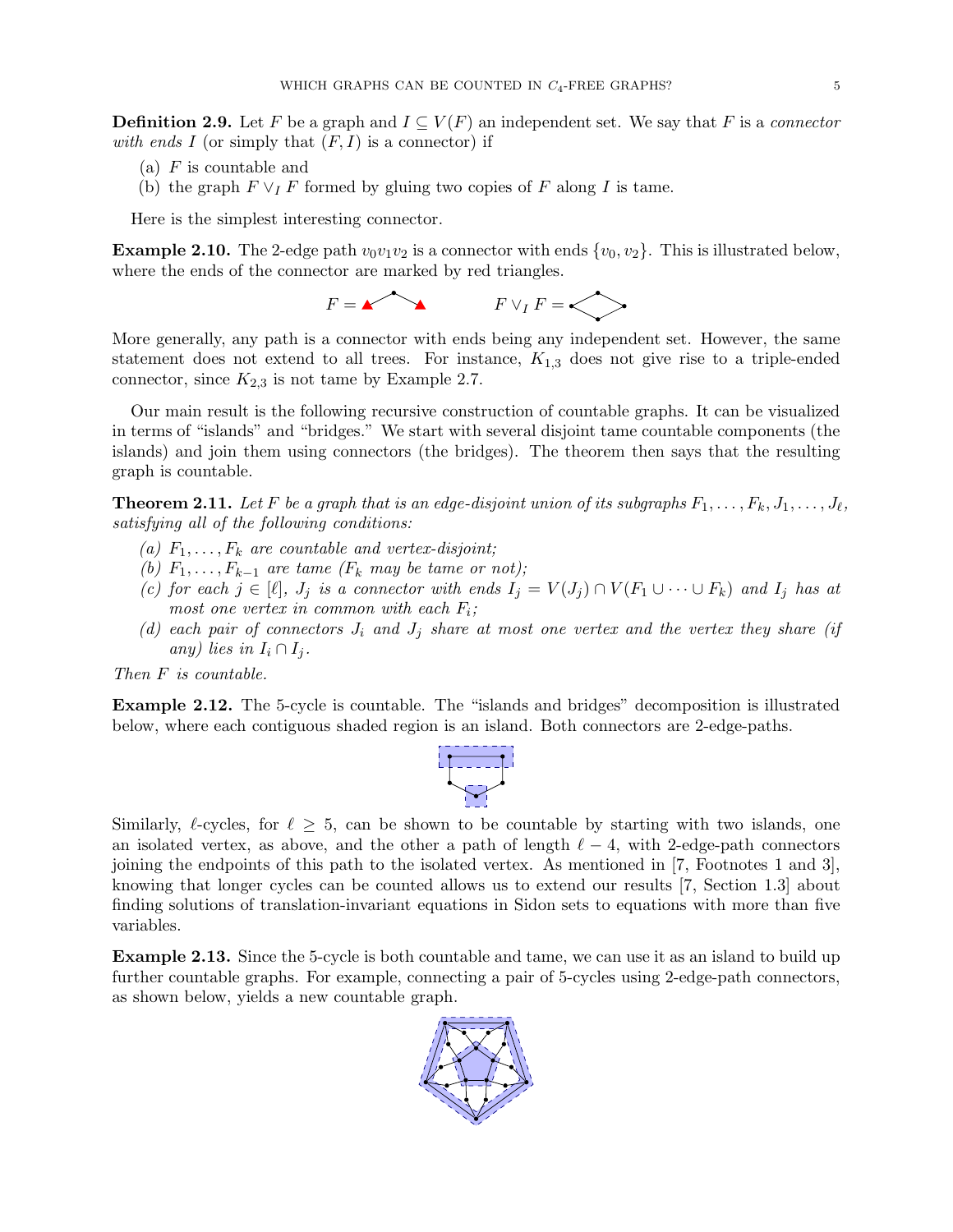Example 2.14. Using that the 5-cycle is countable and tame, we see that the following graph is also countable, again with the islands shaded:



This graph is also tame by Proposition [2.4,](#page-3-0) so we can repeat the process to show that the following graph (and any longer chain of 5-cycles) is tame and countable.



Example 2.15. The following graph is a connector (with the ends again marked by red triangles):

<span id="page-5-0"></span>

Indeed, we saw in the last example that this graph is countable, while the graph formed by gluing two copies along the ends, as shown below, is tame by Example [2.6.](#page-3-2)



Similarly, we can check that the following graph (and any longer chain of 5-cycles) is a multi-ended connector:



Example 2.16. The following graph is countable (one of the connectors is a 2-edge-path, while the other is  $(2.1)$ :



We can extend this example further. Since the above graph is countable, we can use Proposition [2.4](#page-3-0) to verify that, with the ends as marked, it is also a connector:



Using this connector, we deduce that the following graph is countable:



<span id="page-5-1"></span>Similar inductive arguments allow us to prove the countability of many other graphs of girth at least 5. However, as we shall explain in more detail in the concluding remarks, we are far from a classification. For instance, our methods seem insufficient for showing that 3-regular graphs such as those below are countable.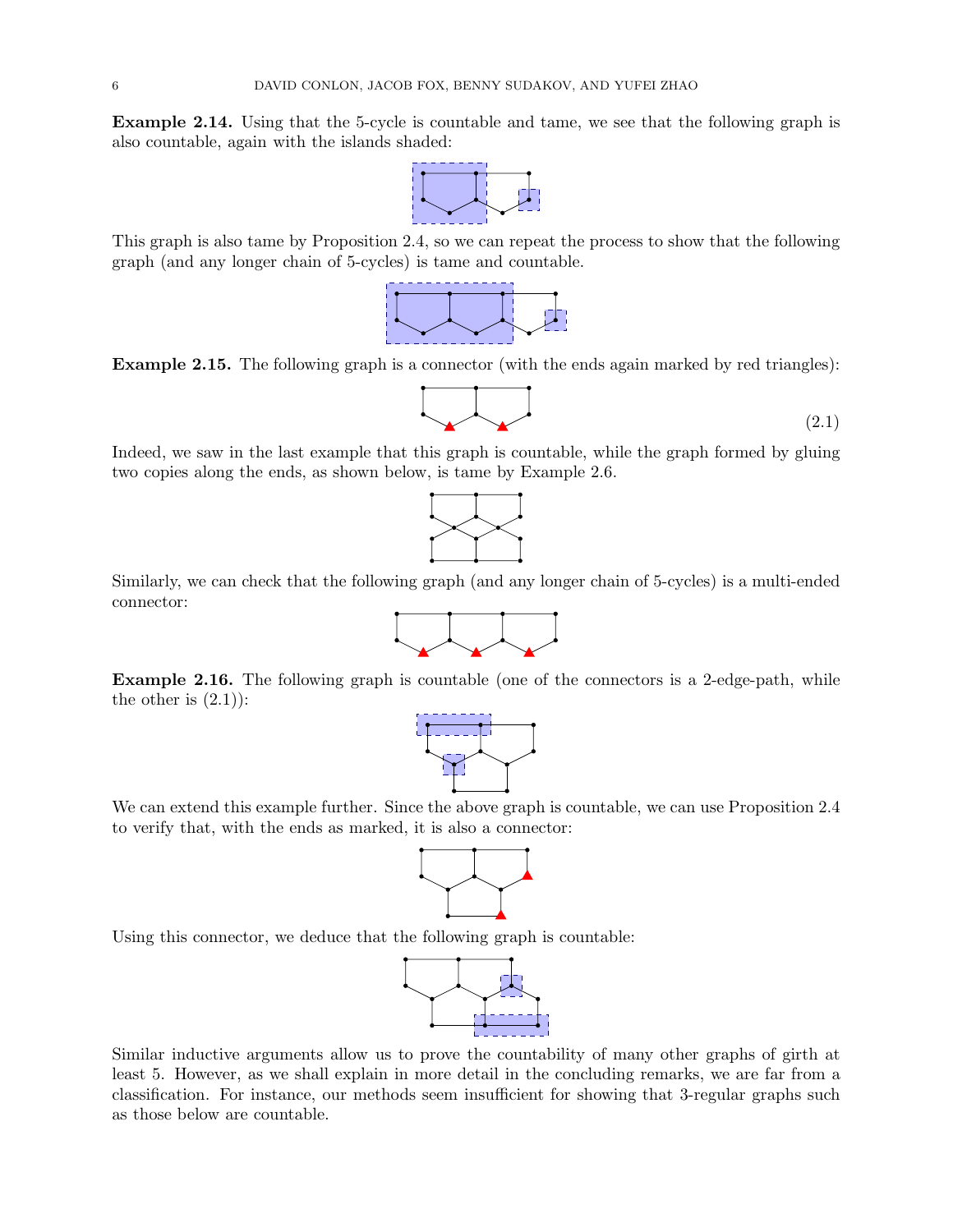Open Problem 2.17. Are the dodecahedral and Petersen graphs, shown below, countable?



In the remainder of the article, we prove Proposition [2.1](#page-2-1) and Theorem [2.11.](#page-4-0)

## 3. Trimming high-degree vertices

In this brief section, we show that in the definition of countability, Definition [1.3,](#page-1-0) we can restrict to considering n-vertex  $C_4$ -free graphs G satisfying an additional maximum degree assumption, namely, that G has maximum degree at most  $2\sqrt{n}$ , without affecting the family of graphs which are countable.

**Lemma 3.1.** Let G be a graph on a vertex set V of size n and let  $H \in [0,1]^{V \times V}$  be a symmetric *matrix such that*

<span id="page-6-0"></span>
$$
\left| \frac{e_G(A, B)}{n^{3/2}} - \frac{e_H(A, B)}{n^2} \right| \le \delta \qquad \text{for all } A, B \subseteq V. \tag{3.1}
$$

Let  $S = \{v \in V : \deg_G(v) \leq 2\sqrt{n}\}\$ and let  $G'$  be the subgraph of G with the same vertex set V but *only keeping edges with both endpoints in* S*. Then*

$$
\left|\frac{e_{G'}(A,B)}{n^{3/2}} - \frac{e_H(A,B)}{n^2}\right| \le 3\delta \quad \text{for all } A, B \subseteq V.
$$

*Proof.* Write  $S = V \setminus S$ . Applying [\(3.1\)](#page-6-0) to  $(A, B) = (S, V)$ , we have

$$
\delta n^2 \ge \sqrt{n} e_G(\overline{S}, V) - e_H(\overline{S}, V) \ge \sqrt{n} \cdot 2\sqrt{n} |\overline{S}| - |\overline{S}| |V| = n|\overline{S}|,
$$

so  $|\overline{S}| \leq \delta n$ . For any  $A, B \subseteq V$ , writing  $A' = A \cap S$  and  $B' = B \cap S$ , we have  $e_{G'}(A, B) = e_G(A', B')$ , so

$$
\begin{aligned} \left| \sqrt{n}e_{G'}(A,B) - e_H(A,B) \right| &= \left| \sqrt{n}e_G(A',B') - e_H(A',B') + e_H(A',B') - e_H(A,B) \right| \\ &\le \left| \sqrt{n}e_G(A',B') - e_H(A',B') \right| + \left( |A \setminus A'| + |B \setminus B'| \right) n \\ &\le \delta n^2 + 2|\overline{S}|n \le 3\delta n^2. \end{aligned}
$$

## 4. NOTATION AND SETUP

Given a graph F, a *vertex weight function* on F (sometimes we say "on  $V(F)$ ", as graphs and their vertex sets are interchangeable for this purpose) is a collection  $\alpha = (\alpha_v)_{v \in V(F)}$  of functions  $\alpha_v: V \to [0, 1]$  indexed by v. It will be important for our arguments that each  $\alpha_v$  takes values in [0, 1] and not in some wider range.

Let  $x = (x_v)_{v \in V(F)} \in V^{V(F)}$  with  $x_v \in V$ . For each  $S \subseteq V(F)$ , we write  $x_S = (x_v)_{v \in S}$  for its projection onto the coordinates indexed by  $S$ . To avoid notational clutter, we will sometimes write a subgraph as the subscript rather than its vertex set. For example, if  $F'$  is a subgraph of  $F$  and  $S \subseteq V(F)$ , then we write  $x_{F'} = x_{V(F')}$ ,  $x_{F\setminus F'} = x_{V(F)\setminus V(F')}$ , and  $x_{F\setminus S} = x_{V(F)\setminus S}$ .

Given a function  $f: V^S \to \mathbb{R}$ , we write

$$
\int f(x_S)dx_S = |V|^{-|S|} \sum_{x_S \in V^S} f(x_S).
$$

Furthermore, given a vertex weight function  $\boldsymbol{\alpha} = (\alpha_v)_{v \in S}$  on S, we write

$$
\int f(x_S) d^{\alpha} x_S = \int f(x_S) \prod_{v \in S} \alpha_v(x_v) dx_S.
$$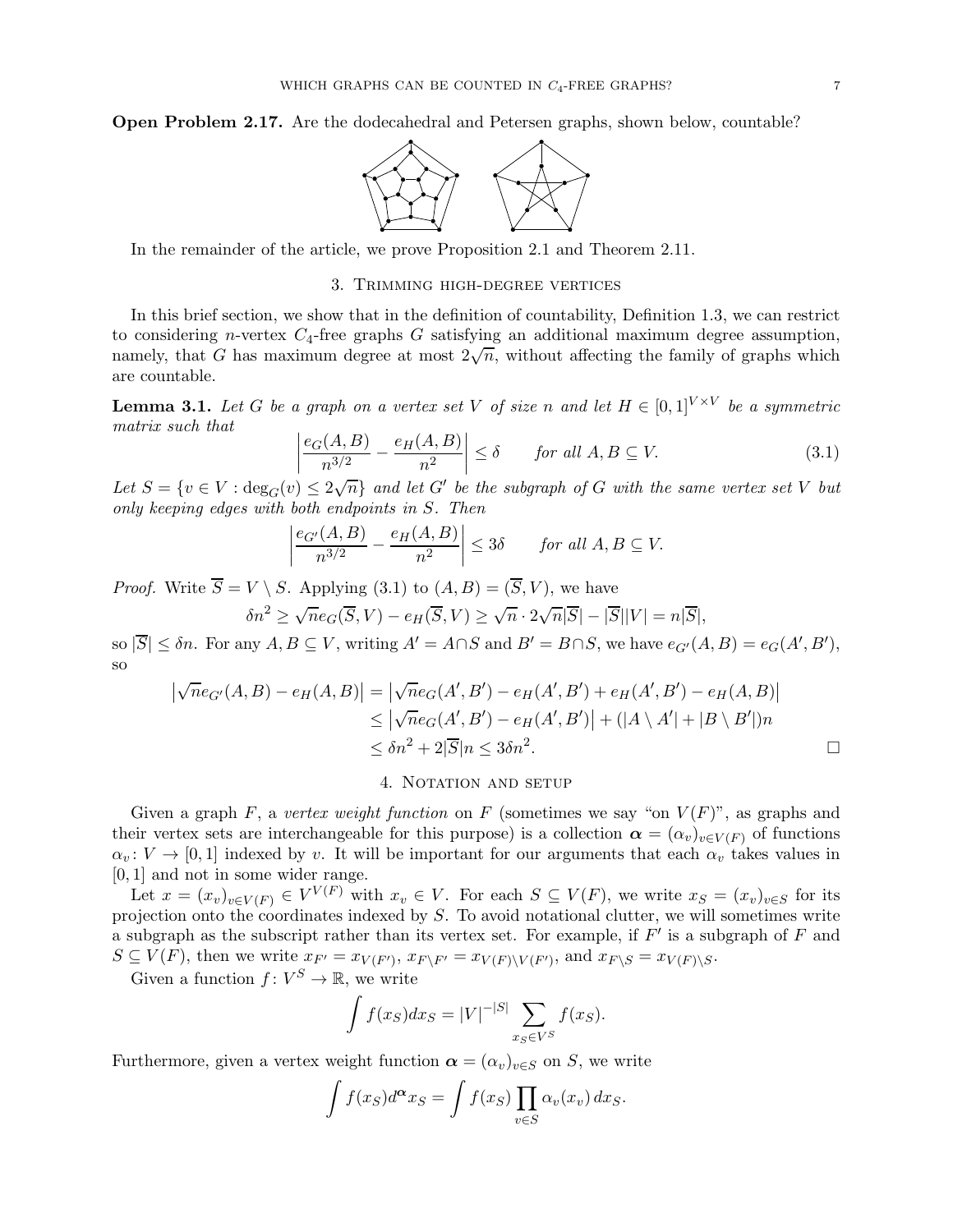Given a symmetric function  $g: V \times V \to \mathbb{R}$  and  $x \in V^{V(F)}$ , we define  $g_F: V^{V(F)} \to \mathbb{R}$  by

$$
g_F(x) = \prod_{uv \in F} g(x_u, x_v).
$$

Given  $S \subseteq V(F)$  and a vertex weight function  $\alpha$  on  $F \setminus S$ , we define  $g_{F,S}: V^S \to \mathbb{R}$  by

$$
g_{F,S}^{\alpha}(x_S) = \int g_F(x_F) d^{\alpha} x_{F\setminus S},
$$

which (up to normalization) corresponds to counting homomorphisms  $F \to G$  where the image of S is  $x<sub>S</sub>$  and the remaining vertices of F are weighted by  $\alpha$ . Such quantities also arise naturally when using flag algebras. Finally, given a vertex weight function  $\alpha$  on F, we write

$$
t^{\alpha}(F,g) = g_{F,\emptyset}^{\alpha} = \int \prod_{uv \in F} g(x_u, x_v) \prod_{v \in V(F)} (\alpha_v(x_v) dx_v),
$$

which is the  $\alpha$ -weighted homomorphism density of F in q.

It will also be convenient to allow our weight function notation to be a little more flexible, in the sense that we automatically ignore uninvolved vertices. For example, if  $\alpha$  is a vertex weight function on F and F' is a subgraph on a proper vertex subset, then we still write  $t^{\alpha}(F', g)$  and  $d^{\alpha}x_{F'}$  with the understanding that  $\alpha$  is now restricted to the vertex set of F'. This way we do not always have to specify the set of vertices that the weight function is defined on.

Both the discrepancy condition  $(1.1)$  and the counting lemma conclusion  $(1.2)$  can be equivalently rephrased in terms of weight functions  $\alpha$  rather than product sets  $A$ . The extra flexibility allowed by considering [0, 1]-valued weight functions will be helpful in our proofs. To see the equivalence, note that, with the function  $g = \sqrt{n}G$  (here we view  $G: V \times V \rightarrow \{0, 1\}$  as the edge-indicator function of the graph  $G$ , we have

$$
\frac{\hom_{\mathbf{A}}(F,G)}{n^{|V(F)|-|E(F)|/2}} = t^{\alpha}(F,g)
$$

for the vertex weight function  $\alpha$  on F which is equal to the indicator function of A (i.e.,  $\alpha_v(x) = 1$ ) if  $x \in A_v$  and 0 otherwise). Likewise, for  $h = H$ ,

$$
\frac{\hom_{\mathbf{A}}(F,H)}{n^{|V(F)|}} = t^{\alpha}(F,h).
$$

Hence, the counting lemma conclusion [\(1.2\)](#page-1-3), that

$$
\frac{\hom_{\mathbf{A}}(F,G)}{n^{|V(F)|-|E(F)|/2}} \ge \frac{\hom_{\mathbf{A}}(F,H)}{n^{|V(F)|}} - \epsilon,
$$

is equivalent to the statement that

<span id="page-7-0"></span>
$$
t^{\alpha}(F,g) \ge t^{\alpha}(F,h) - \epsilon \tag{4.1}
$$

for any  $\{0,1\}$ -valued vertex weight function  $\alpha$ . Since  $t^{\alpha}(F,g) - t^{\alpha}(F,h)$  is a multilinear function of the values  $(\alpha_v(x))_{v\in F,x\in V}$ , the extrema of the function are attained when  $\alpha_v(x) \in \{0,1\}$  for all  $v \in F$  and  $x \in V$ . This shows that the counting lemma conclusion [\(1.2\)](#page-1-3) is equivalent to the statement that [\(4.1\)](#page-7-0) holds for all vertex weight functions.

By the same argument, the discrepancy condition [\(1.1\)](#page-1-2), that

$$
\left|\frac{e_G(A,B)}{n^{3/2}} - \frac{e_H(A,B)}{n^2}\right| \le \delta \quad \text{for all } A, B \subseteq V,
$$

is equivalent to

$$
\left| \int (g - h)(x, y)\alpha_1(x)\alpha_2(y)dxdy \right| \le \delta \quad \text{for all } \alpha_1, \alpha_2 \colon V \to [0, 1].
$$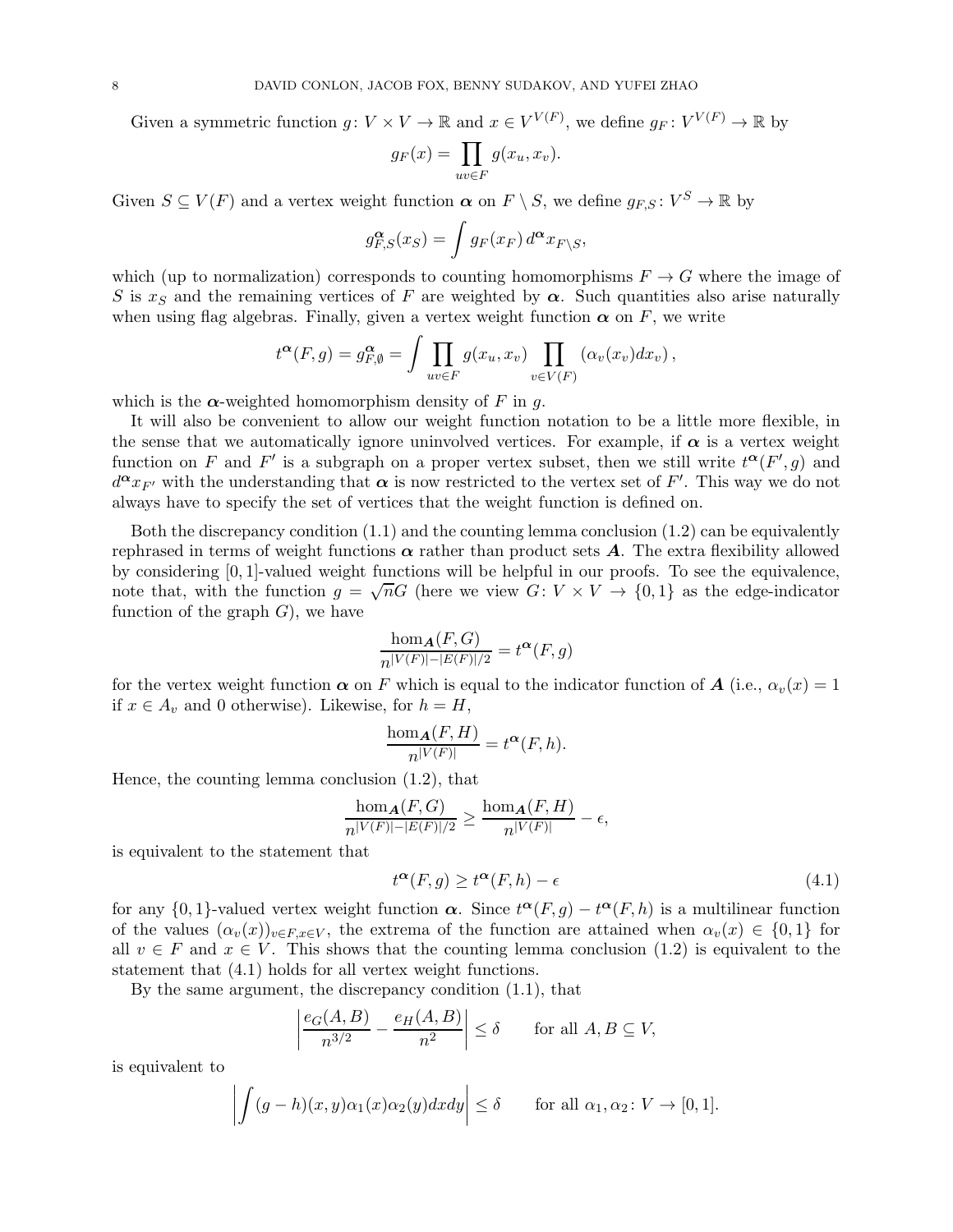In fact, (thanks to the trimming step in the previous section) from now on we will only need the one-sided discrepancy hypothesis

<span id="page-8-1"></span>
$$
\int g(x,y)\alpha_1(x)\alpha_2(y)dxdy \ge \int h(x,y)\alpha_1(x)\alpha_2(y)dxdy - \delta \quad \text{for all } \alpha_1, \alpha_2 \colon V \to [0,1]. \tag{4.2}
$$

*Summary of what needs to be proved.* To prove that  $F$  is countable, it suffices to show that there is a constant  $c > 0$  such that for every  $\epsilon > 0$  there exists  $\delta > 0$  satisfying the following. Let G be an *n*-vertex  $C_4$ -free graph on vertex set V with maximum degree at most  $2\sqrt{n}$ . Let  $g = c\sqrt{n}G$ and let  $h: V \times V \rightarrow [0, 1]$  be a symmetric function satisfying [\(4.2\)](#page-8-1). Then, for every vertex weight function  $\alpha$  on F, one has [\(4.1\)](#page-7-0).

The reason that we scale by a factor of c in defining q is so that the various tameness hypotheses on subgraphs of G can be made to have the form  $t(F', g) \leq 1$ . Furthermore, as long as  $c \leq 1/2$ , the hypothesis that G has maximum degree at most  $2\sqrt{n}$  implies that

<span id="page-8-2"></span>
$$
\int g(x, y) dy \le 1 \qquad \text{for all } x \in V. \tag{4.3}
$$

# 5. Counting lemma proofs

<span id="page-8-0"></span>We follow without further comment the framework discussed in the previous section.

*Proof of Proposition [2.1](#page-2-1) (adding a pendant edge preserves countability).* Let F be a graph with a leaf vertex u. Let  $F'$  be F with u removed and assume that  $F'$  is countable. Suppose that

<span id="page-8-4"></span>
$$
\int g(x,y)\alpha_1(x)\alpha_2(y)dxdy \ge \int h(x,y)\alpha_1(x)\alpha_2(y)dxdy - \epsilon \tag{5.1}
$$

for all  $\alpha_1, \alpha_2 \colon V \to [0, 1]$ . Since  $F'$  is countable, we may also assume that

<span id="page-8-3"></span>
$$
t^{\alpha'}(F',g) \ge t^{\alpha'}(F',h) - \epsilon \tag{5.2}
$$

for every vertex weight function  $\alpha'$  on  $F'$ .

It suffices to show that these two inequalities imply that

<span id="page-8-5"></span>
$$
t^{\alpha}(F,g) \ge t^{\alpha}(F,h) - 2\epsilon \tag{5.3}
$$

for every vertex weight function  $\alpha$  on F. For this, define a vertex weight function  $\alpha'$  on F' by  $\alpha'_v = \alpha_v$  unless v is the neighbor v of u, in which case  $\alpha'_v(x_v) = \alpha_v(x_v) \int g(x_v, x_u) \alpha_u(x_u) dx_u \in [0, 1]$ by [\(4.3\)](#page-8-2). Then, by [\(5.2\)](#page-8-3) applied with this  $\alpha'$ ,

$$
t^{\alpha}(F,g) = t^{\alpha'}(F',g) \ge t^{\alpha'}(F',h) - \epsilon.
$$

Furthermore, we have

$$
t^{\alpha'}(F',h) = \int h_{F',v}^{\alpha}(x_v)g(x_v, x_u)\alpha_u(x_u)\alpha_v(x_v) dx_u dx_v
$$
  
\n
$$
\geq \int h_{F',v}^{\alpha}(x_v)h(x_v, x_u)\alpha_u(x_u)\alpha_v(x_v) dx_u dx_v - \epsilon
$$
  
\n
$$
= t^{\alpha}(F,h) - \epsilon,
$$

where the inequality step uses  $(5.1)$ . Combining the last two displayed inequalities yields  $(5.3)$ , as desired.  $\Box$ 

*Proof of Theorem [2.11](#page-4-0) (islands and bridges).* By the tameness assumptions, we can choose a sufficiently small constant  $c \in (0,1]$  (depending only on F) such that, setting  $g = c\sqrt{n}G: V \times V \rightarrow$  $[0,\infty)$ , we have

<span id="page-8-6"></span>
$$
t(F_i, g) \le 1 \text{ for all } i \in [k-1] \quad \text{ and } \quad t(J_j \vee_{I_j} J_j, g) \le 1 \text{ for all } j \in [\ell]. \tag{5.4}
$$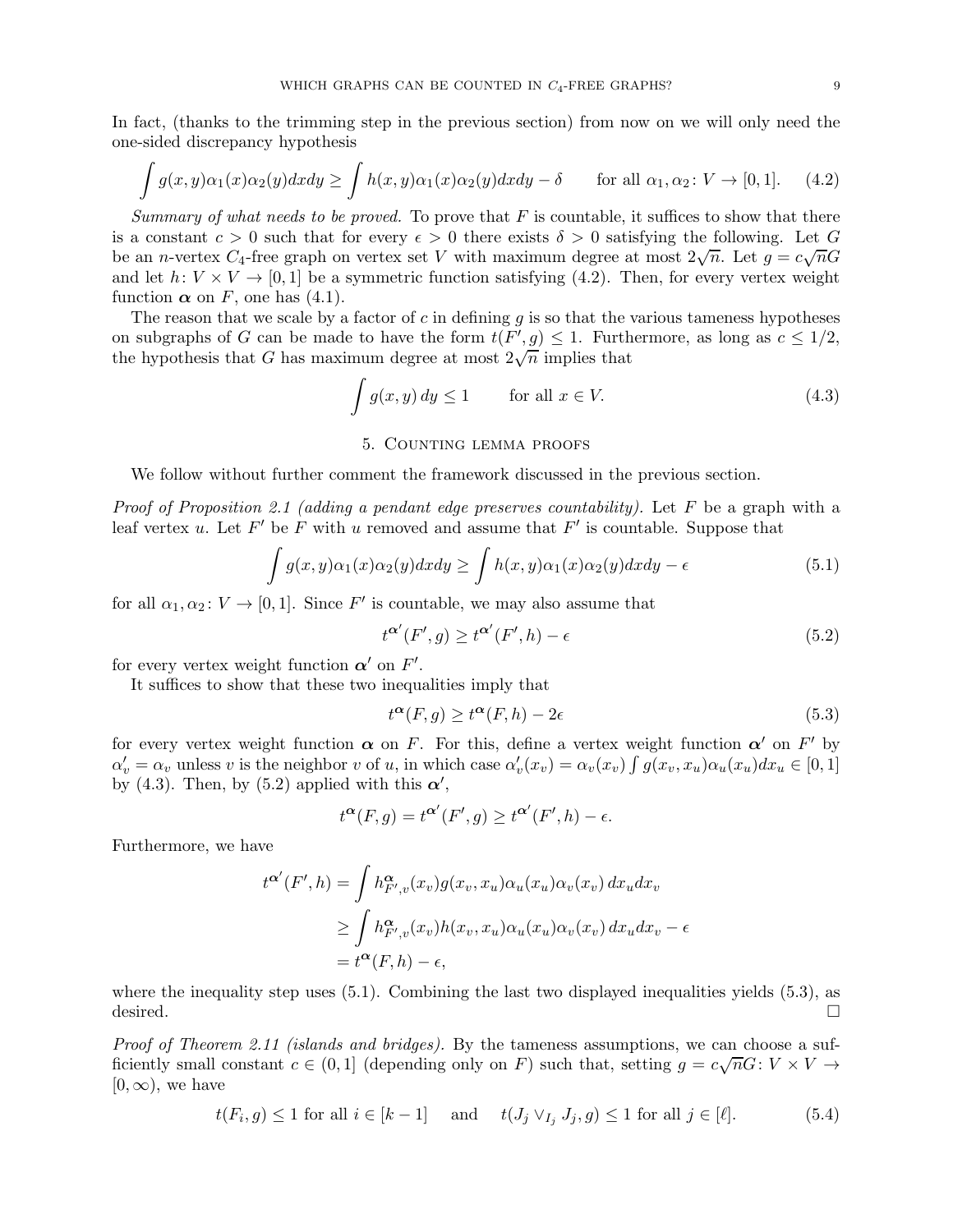Let  $\epsilon \in (0,1]$  and let

<span id="page-9-1"></span>
$$
\eta_i = \epsilon^{2^i} \text{ for each } i \in [\ell] \quad \text{ and } \quad \eta = \epsilon^{2^{\ell+1}}. \tag{5.5}
$$

By the countability assumption on  $F_1, \ldots, F_k, J_1, \ldots, J_\ell$  it suffices to show that if  $h: V \times V \to [0, 1]$ satisfies

<span id="page-9-0"></span>
$$
t^{\alpha}(L,g) \ge t^{\alpha}(L,h) - \eta \tag{5.6}
$$

for each  $L \in \{F_1, \ldots, F_k, J_1, \ldots, J_\ell\}$  and vertex weight function  $\alpha$  on L, then

<span id="page-9-3"></span>
$$
t^{\alpha}(F,g) \ge t^{\alpha}(F,h) - (2\ell + k)\epsilon,
$$
\n(5.7)

for every vertex weight function  $\alpha$  on F.

Write

$$
f_{\leq t}(x) = \begin{cases} f(x) & \text{if } f(x) \leq t, \\ 0 & \text{otherwise} \end{cases} \quad \text{and} \quad f_{>t}(x) = \begin{cases} f(x) & \text{if } f(x) > t, \\ 0 & \text{otherwise.} \end{cases}
$$

For each connector  $(J, I) = (J_j, I_j)$  (temporarily dropping the subscript j to avoid notational clutter), writing

$$
g_{J,I,>\delta^{-1}}^{\pmb{\alpha}}=(g_{J,I}^{\pmb{\alpha}})_{>\delta^{-1}},
$$

we have, using  $t(J \vee I, g) \leq 1$  from [\(5.4\)](#page-8-6), that

$$
\int g_{J,I,>\delta^{-1}}^{\alpha}(x_I) d^{\alpha} x_I \le \delta \int g_{J,I}^2(x_I) d^{\alpha} x_I \le \delta t(J \vee_I J, g) \le \delta.
$$

Thus, using  $(5.6)$ ,

<span id="page-9-2"></span>
$$
\int g_{J,I,\leq \delta^{-1}}^{\alpha}(x_I) d^{\alpha} x_I \geq \left( \int g_{J,I}^{\alpha}(x_I) d^{\alpha} x_I \right) - \delta \geq \left( \int h_{J,I}^{\alpha}(x_I) d^{\alpha} x_I \right) - \eta - \delta. \tag{5.8}
$$

*Step I. Swapping out the islands one at a time.*

Write  $F' = \bigcup_i F_i$  (islands without connectors). We have

$$
t^{\alpha}(F,g) = \int g_F(x_F) d^{\alpha} x_F
$$
  
= 
$$
\int \prod_{i=1}^k g_{F_i}(x_{F_i}) \prod_{j=1}^{\ell} g_{J_j, I_j}^{\alpha}(x_{I_j}) d^{\alpha} x_{F'}
$$
  

$$
\geq \int \prod_{i=1}^k g_{F_i}(x_{F_i}) \prod_{j=1}^{\ell} g_{J_j, I_j, \leq \eta_j^{-1}}^{\alpha}(x_{I_j}) d^{\alpha} x_{F'}
$$
  
= 
$$
\int \left( \int g_{F_k}(x_{F_k}) \prod_{j=1}^{\ell} g_{J_j, I_j, \leq \eta_j^{-1}}^{\alpha}(x_{I_j}) d^{\alpha} x_{F_k} \right) \prod_{i=1}^{k-1} (g_{F_i}(x_{F_i}) d^{\alpha} x_{F_i}).
$$

Now, using [\(5.6\)](#page-9-0) for  $F_k$  and noting that the inner integral inside the parenthesis has the form  $\int g_{F_k}(x_{F_k}) d^{\alpha'} x_{F_k} \cdot \prod_{j=1}^{\ell} \eta_j^{-1}$  for some other vertex weight function  $\alpha'$  (absorbing the connector factors by using the fact that each connector uses at most one vertex from the island  $F_k$ ), we have, continuing from above, that the last expression is

$$
\geq \int \left( \int h_{F_k}(x_{F_k}) \prod_{j=1}^{\ell} g_{J_j, I_j, \leq \eta_j^{-1}}^{\alpha}(x_{I_j}) d^{\alpha} x_{F_k} - \eta \prod_{j=1}^{\ell} \eta_j^{-1} \right) \prod_{i=1}^{k-1} (g_{F_i}(x_{F_i}) d^{\alpha} x_{F_i}).
$$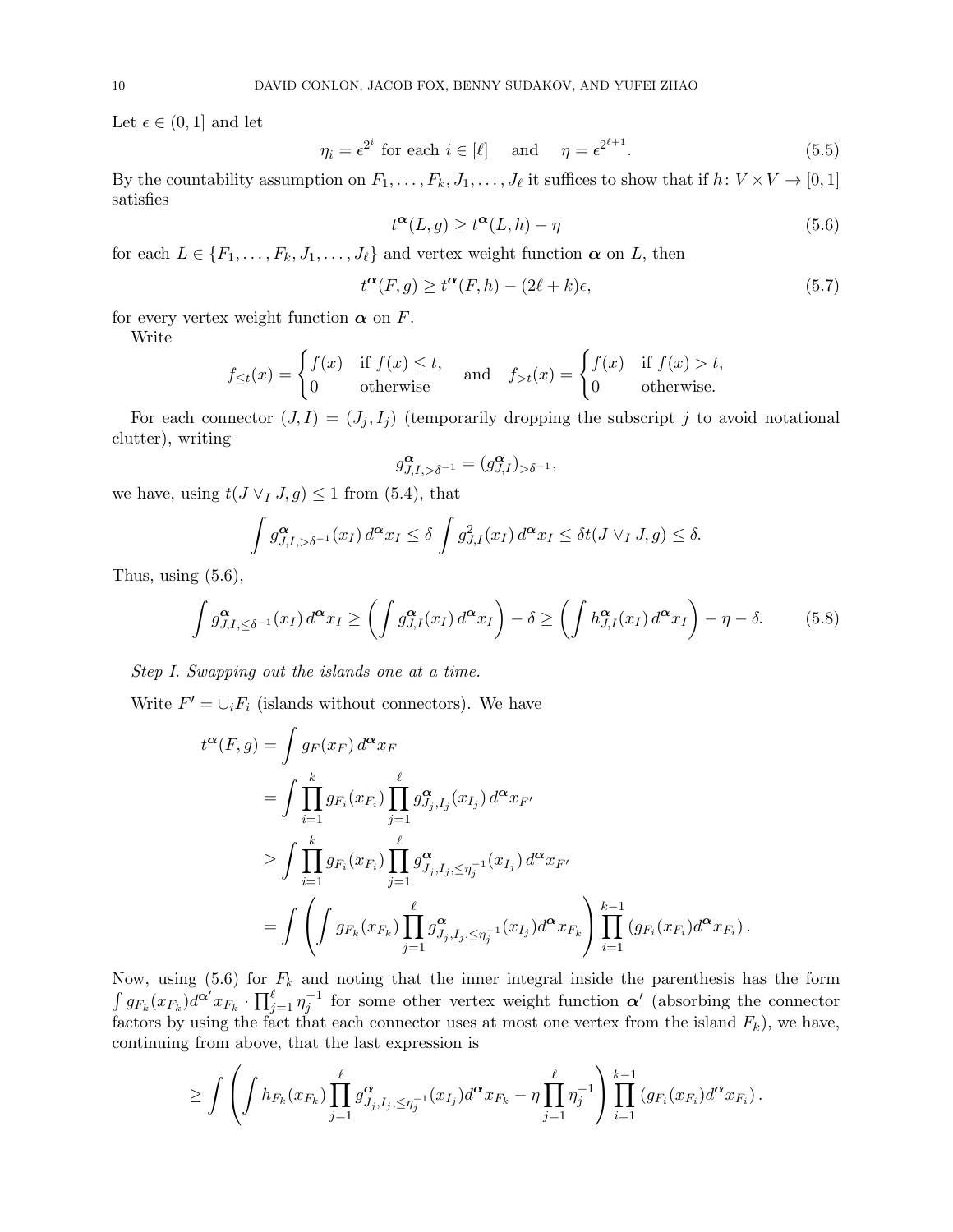Since  $\eta \prod_{j=1}^{\ell} \eta_j^{-1} \leq \epsilon$  by [\(5.5\)](#page-9-1) and  $\int g_{F_i}(x_{F_i}) d^{\alpha} x_{F_i} \leq t(F_i, g) \leq 1$  for each  $i \in [k-1]$  by [\(5.4\)](#page-8-6), we can continue the above as

$$
\geq \int h_{F_k}(x_{F_k}) \prod_{i=1}^{k-1} g_{F_i}(x_{F_i}) \prod_{j=1}^{\ell} g_{J_j, I_j, \leq \eta_j^{-1}}^{\alpha}(x_{I_j}) d^{\alpha} x_{F'} - \epsilon.
$$

We can now repeat this process to successively replace each remaining  $g_{F_i}$  factor by  $h_{F_i}$ , losing at most an additive error of  $\epsilon$  at each step. (Note that even though we do not assume that  $t(F_k, g) \leq 1$ , it is no longer needed, since what matters from now on is that  $t(F_k, h) \leq 1$  and this is automatically true for h, which takes values in  $[0, 1]$ . We may therefore continue the above as

$$
\geq \int \prod_{i=1}^k h_{F_i}(x_{F_i}) \prod_{j=1}^\ell g_{J_j,I_j,\leq \eta_j^{-1}}^\alpha(x_{I_j}) d^\alpha x_{F'}-k\epsilon.
$$

*Step II. Swapping out the connectors one at a time.*

Continuing, we have, applying [\(5.8\)](#page-9-2) to replace  $g_{\mu}^{\alpha}$  $\alpha$ <sub> $J_{\ell}, I_{\ell}, \leq \eta_{\ell}^{-1}(x_{I_{\ell}})$  by  $h^{\alpha}_{J_{\ell}}$ </sub>  $\frac{\alpha}{J_{\ell},I_{\ell}}(x_{J_{\ell}})$  (here we are applying [\(5.8\)](#page-9-2) for each fixed  $x_{F\setminus J_{\ell}}$  and with a different  $\alpha$  which absorbs additional factors; this step works only because each  $J_{\ell}$  intersects each of  $F_1, \ldots, F_k, J_1, \ldots, J_{\ell-1}$  in at most one vertex and all these intersections are contained in  $I_{\ell}$ , that the last expression above is

$$
\geq \int \prod_{i=1}^k h_{F_i}(x_{F_i}) \cdot h_{J_{\ell},I_{\ell}}^{\alpha}(x_{I_{\ell}}) \prod_{j=1}^{\ell-1} g_{J_j,I_j,\leq \eta_j^{-1}}^{\alpha}(x_{I_j}) d^{\alpha} x_{F'} - (\eta + \eta_{\ell}) \prod_{j=1}^{\ell-1} \eta_j^{-1} - k\epsilon.
$$

We have  $(\eta + \eta_\ell) \prod_{j=1}^{\ell-1} \eta_j^{-1} \leq 2\epsilon$  by [\(5.5\)](#page-9-1). Continuing, we can replace  $g_{J_\ell}^{\alpha}$  $\alpha_{J_j, I_j, \leq \eta_j^{-1}}(x_{I_j})$  by  $h_{J_j}^{\alpha}$  $^{\boldsymbol \alpha}_{J_j,I_j}(x_{I_j})$ one at a time in *decreasing order of* j, so that the additive error at j is at most  $(\eta + \eta_j)\eta_1^{-1} \cdots \eta_{j-1}^{-1} \le$  $2\epsilon$  (this is why we need  $\eta_1, \ldots, \eta_\ell$  to be rapidly decreasing). Finally, we can continue the above as

$$
\geq \int \prod_{i=1}^k h_{F_i}(x_{F_i}) \prod_{j=1}^\ell h_{J_j, I_j}^{\alpha}(x_{I_j}) d^{\alpha} x_{F'} - (k+2\ell)\epsilon
$$
  
=  $t^{\alpha}(F, h) - (k+2\ell)\epsilon$ ,

thereby proving  $(5.7)$ .

### 6. Concluding remarks

We conclude by exploring some of the problems that arose from our study of countability.

Classifying countable graphs. We have made partial progress on our Question [1.1](#page-1-4) by producing a family of graphs  $F$  for which there is an  $F$ -counting lemma in  $C_4$ -free graphs. However, our results are likely far from a complete classification. We saw one necessary condition on any such  $F$  in Remark [1.6,](#page-2-2) namely, that  $F$  should have girth at least 5. It also seems necessary that the 2-density of F should be less than 2, that is, that any subgraph F' of F should satisfy  $|E(F')| \le 2|V(F')|-4$ . In particular, this would imply that any d-regular countable graph has  $d \leq 3$ .

Though not a formal proof, the intuition here is that the number of copies of  $F'$  in our  $C_4$ -free graph should not be smaller than the number of edges (otherwise, we can delete all copies of  $F'$ , and hence  $F$ , by removing an edge from each copy) and, for a random graph of the same density  $n^{-1/2}$ , the condition that the 2-density be less than 2 is necessary for this to hold. Most likely, the true conditions for countability are even more stringent than this argument suggests. Perhaps resolving the cases highlighted in Open Problem [2.17](#page-5-1) would be a good starting point for further progress.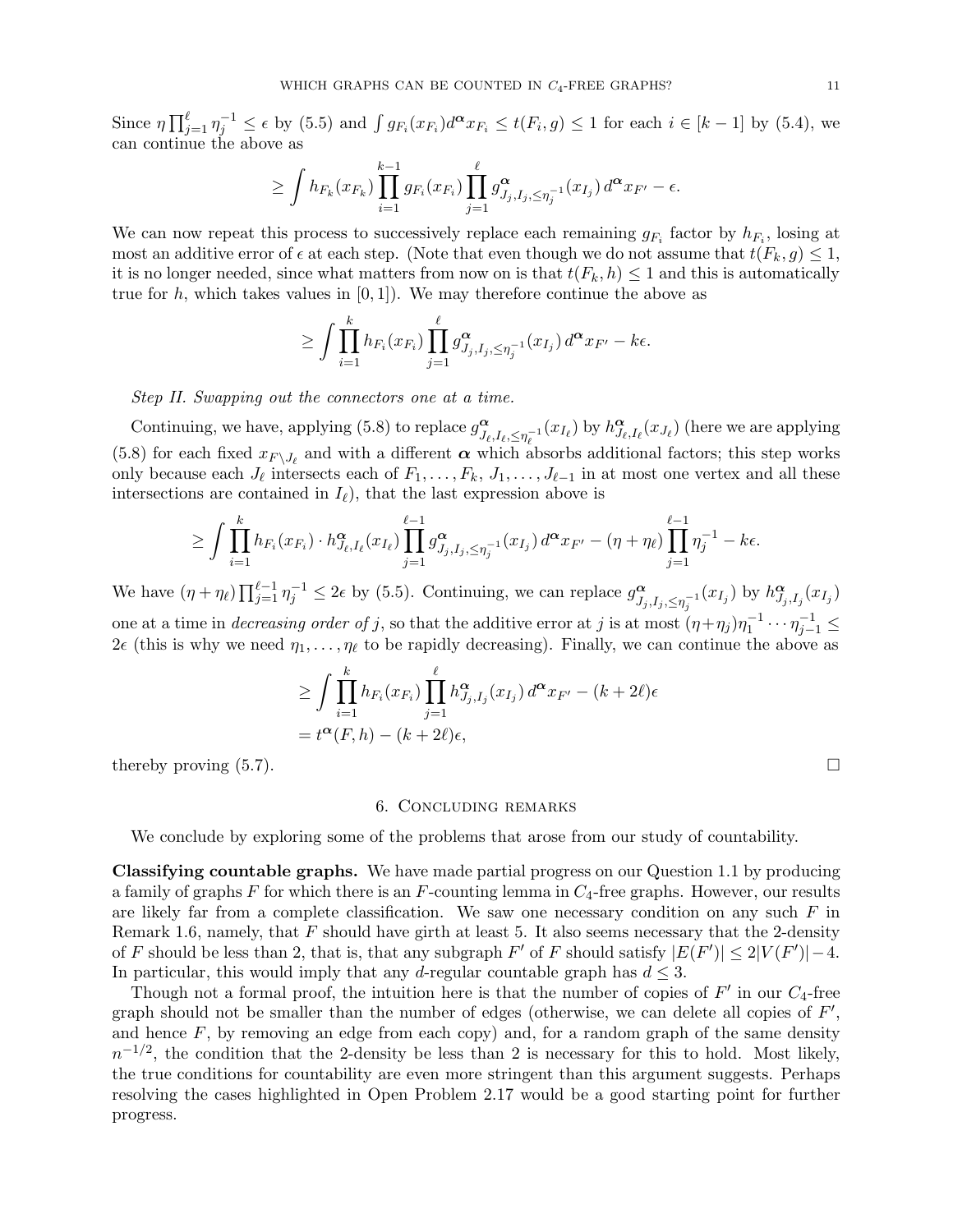We remark in passing that we expect any progress on Question [1.1](#page-1-4) to also impinge on the closely related question where we assume that there are  $o(n^2)$  copies of  $C_4$  in our *n*-vertex graph rather than none. Indeed, the arguments in  $[7]$  showing that  $C_5$  is countable apply in this more general situation and the proofs here may also be adapted to this context. We suspect that the same will be true of any countable graph.

Variations on countability. There are several variants of our basic question which may be interesting. For instance, for which graphs  $F$  is there a two-sided counting lemma in  $C_4$ -free graphs? Our results are fundamentally one-sided, so new ideas are probably necessary to make progress on this question. However, we do know that for  $F$  to satisfy a two-sided counting lemma, it must, at the very least, be tame. As observed in Example [2.8,](#page-3-3) this already rules out two-sided counting for the family of subdivisions  $K'_t$  with  $t \geq 5$ .

Another natural variant is to ask which graphs  $F$  have an  $F$ -counting lemma in  $H$ -free graphs when H is a bipartite graph other than  $C_4$ ? Our arguments apply just as well to  $K_{2,t}$ -free graphs as they do to  $C_4$ -free graphs, but further extensions are less obvious. We do expect our methods to extend to prove counting lemmas in  $C_{2k}$ -free graphs for any  $k \geq 3$ , but here the real difficulty passes back to the regularity side. Indeed, in order to apply a  $C_{2k+1}$ -counting lemma in  $C_{2k}$ -free graphs to prove a corresponding removal lemma, we also need to show that any regular partition of a  $C_{2k}$ -free graph has few edges between irregular pairs. However, we do not at present know how to do this for any  $k \geq 3$ . As in [\[7\]](#page-11-9), resolving this issue would have several consequences. To give just one example, it would allow us to show that any 3-uniform hypergraph with  $n$  vertices and girth greater than  $2k + 1$  has  $o(n^{1+1/k})$  edges, extending both the classic Ruza–Szemerédi theorem [\[19\]](#page-12-8), which is equivalent to the case  $k = 1$ , and a recent result of the authors [\[7,](#page-11-9) Corollary 1.10] resolving the case  $k = 2$ .

### **ACKNOWLEDGMENTS**

Part of this work was completed in the summer of 2019 while Yufei Zhao was generously hosted by FIM (the Institute for Mathematical Research) during a visit to Benny Sudakov at ETH Zürich.

### **REFERENCES**

- <span id="page-11-13"></span>[1] Noga Alon, Béla Bollobás, Michael Krivelevich, and Benny Sudakov, Maximum cuts and judicious partitions in graphs without short cycles, J. Combin. Theory Ser. B 88 (2003), 329–346.
- <span id="page-11-4"></span>[2] József Balogh, Robert Morris, and Wojciech Samotij, *Independent sets in hypergraphs*, J. Amer. Math. Soc. 28 (2015), 669–709.
- <span id="page-11-10"></span><span id="page-11-1"></span>[3] W. G. Brown, On graphs that do not contain a Thomsen graph, Canad. Math. Bull. 9 (1966), 281–285.
- <span id="page-11-2"></span>[4] F. R. K. Chung, R. L. Graham, and R. M. Wilson, Quasi-random graphs, Combinatorica 9 (1989), 345–362.
- <span id="page-11-3"></span>[5] Fan Chung and Ronald Graham, Sparse quasi-random graphs, Combinatorica 22 (2002), 217–244.
- [6] D. Conlon, W. T. Gowers, W. Samotij, and M. Schacht, On the KLR conjecture in random graphs, Israel J. Math. **203** (2014), 535–580.
- <span id="page-11-9"></span>[7] David Conlon, Jacob Fox, Benny Sudakov, and Yufei Zhao, The regularity method for graphs with few 4-cycles, J. Lond. Math. Soc., to appear.
- <span id="page-11-5"></span>[8] David Conlon, Jacob Fox, and Yufei Zhao, Extremal results in sparse pseudorandom graphs, Adv. Math. 256 (2014), 206–290.
- <span id="page-11-8"></span>[9] David Conlon, Jacob Fox, and Yufei Zhao, The Green-Tao theorem: an exposition, EMS Surv. Math. Sci. 1 (2014), 249–282.
- <span id="page-11-11"></span><span id="page-11-6"></span>[10] David Conlon, Jacob Fox, and Yufei Zhao, A relative Szemerédi theorem, Geom. Funct. Anal. 25 (2015), 733–762.
- [11] P. Erdős and A. Rényi, On a problem in the theory of graphs, Magyar Tud. Akad. Mat. Kutató Int. Közl. 7 (1962), 623–641.
- <span id="page-11-12"></span><span id="page-11-7"></span>[12] P. Erdős, A. Rényi, and V. T. Sós, On a problem of graph theory, Studia Sci. Math. Hungar. 1 (1966), 215–235.
- [13] Ben Green and Terence Tao, The primes contain arbitrarily long arithmetic progressions, Ann. of Math. (2) 167 (2008), 481–547.
- <span id="page-11-0"></span>[14] Y. Kohayakawa, Szemerédi's regularity lemma for sparse graphs, Foundations of computational mathematics (Rio de Janeiro, 1997), Springer, Berlin, 1997, pp. 216–230.